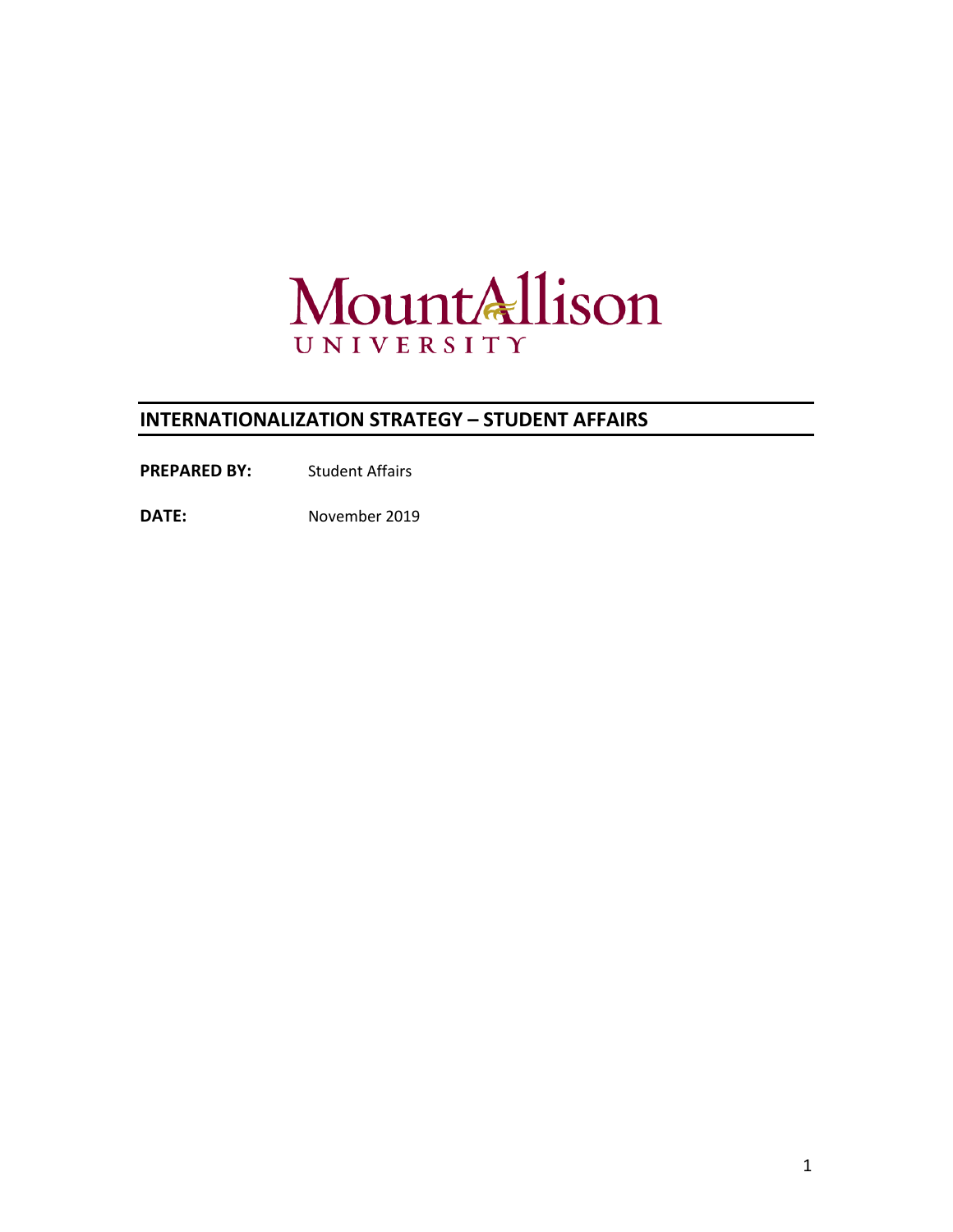# **TABLE OF CONTENTS**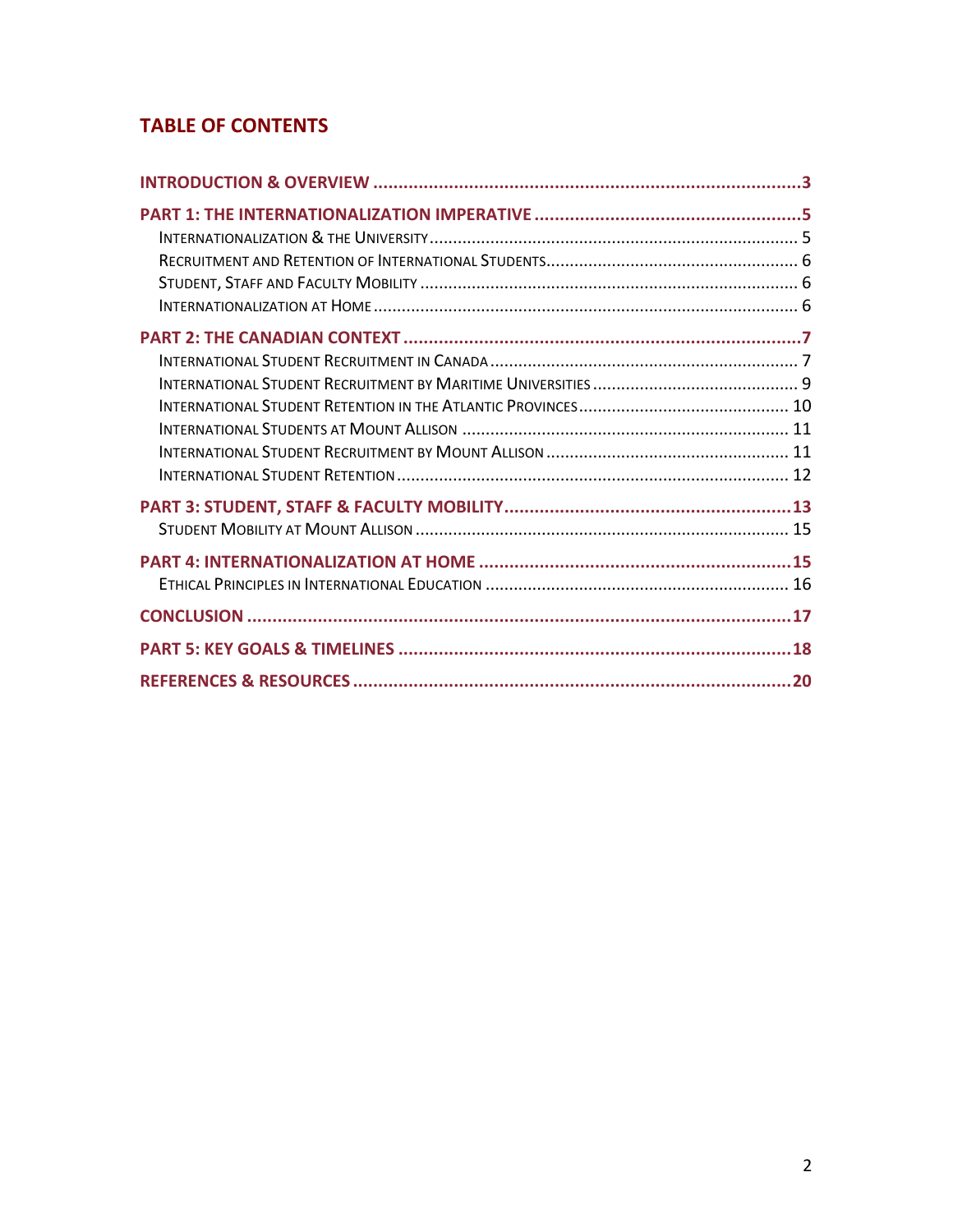## **INTRODUCTION & OVERVIEW**

In 2014, the Government of Canada released its first-ever International Education Strategy (2014-2019). It benchmarked Canada's participation in international student recruitment, international research collaboration, and international student mobility, and set ambitious goals for gains in each of these areas. In October 2019, the Government released a second five-year International Education Strategy that pushed ahead with more support for programs and initiatives designed to advance Canada's internationalization efforts.

In the intervening years, organizations such as Universities Canada, the Canadian Bureau of International Education, and the Conference Board of Canada all published documents speaking to the imperatives behind Canada's need to internationalize further. Declining student enrolment and corresponding demographic challenges, low participation rates among Canadian students in international exchange programs, an increasingly competitive market for international talent, and the emergence of intercultural fluency as a required skill for the new millennium were all presented as reasons.

It was against this back-drop that Mount Allison's Student Affairs set forth to develop an Internationalization Strategy that would help the University to move forward in setting and achieving key international objectives. These included:

- 1. Providing students with authentic opportunities for international and cultural exchange, at home or abroad, and in so doing building up their intercultural fluency and worldreadiness.
- 2. Expanding and making more accessible opportunities for student mobility through international exchanges, internships, research, and faculty-led programs.
- 3. Facilitating more on-campus opportunities for cross-cultural learning and competencybuilding.
- 4. Building up the intercultural fluency of Mount Allison students, staff, and faculty through workshops, training, and certificate programs.
- 5. Supporting faculty efforts to incorporate international perspectives and learning outcomes into the curriculum.
- 6. Enhancing opportunities for faculty participation in international research and mobility through the development of faculty-led programs and experiential learning initiatives.
- 7. Developing a university-wide inventory of existing international ties and activities so as to bring a more comprehensive, coordinated, and inclusive approach to staff and faculty involvement in the internationalization process.
- 8. Pacing increased international student enrolment with corresponding investments in international student supports (e.g. scholarships & financial aid, English and academic assistance, immigration advising, "Beyond Orientation" transition programming and support, etc.).
- 9. Developing new pathways (e.g. 2+2) and partnerships in support of international student recruitment and bilateral relationship-building.
- 10. Developing a holistic approach to international student recruitment and retention through the creation and expansion of on-campus, English and academic support programs that will be available to new and returning international students in-semester and during the summer months.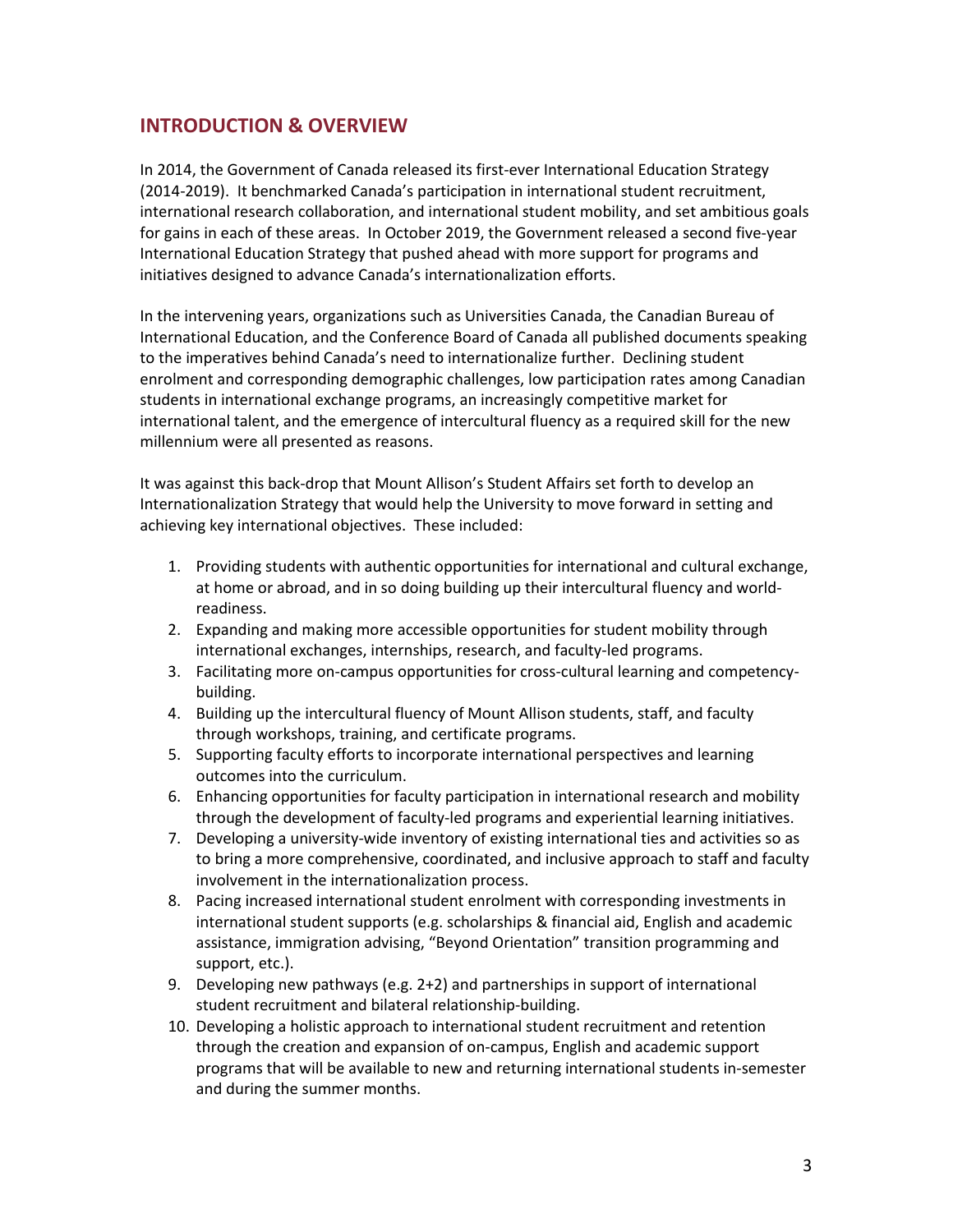To this end, the Vice-President International & Student Affairs, Kim Meade, formed a working group comprised of the Director of Recruitment, Admissions & Awards (Kutay Ulkuer), the Director of Student Affairs & International Services (Adam Christie), the International Affairs Coordinator (Robin Walker), the International Student Advisor (Christa Maston), and the International Recruitment & Admissions Officer (Alana Green). The Senate Committee on International Programs also provided valuable input.

The Internationalization Strategy is organized into five parts:

- 1. **Part 1 ("The Internationalization Imperative")** presents reasons behind the impetus to internationalize at the post-secondary level. It looks back at an early definition for internationalization out of Europe and examines some common areas where universities have focussed their internationalization efforts.
- 2. **Part 2 ("The Canadian Context")** looks more closely at international student recruitment in Canada. It begins with an examination of national trends before turning to focus on regional trends within Atlantic Canada. It ends with a summary of services and programs available to international students at Mount Allison.
- 3. **Part 3 ("Student, Staff, and Faculty Mobility")** looks at internationalization through the lens of mobility (i.e. providing students, staff, and faculty with opportunities for international experiences away from the campus). Most of Mount Allison's mobility efforts are focussed on the movement of students through exchange programs, shortterm faculty-led programs, international internships, and research opportunities.
- 4. **Part 4 ("Internationalization At Home")** focusses on how the University's internationalization objectives can be met through on-campus initiatives. Given only a minority of students will have an international experience during their degree studies, how can the University provide opportunities for all students to engage in cross-cultural learning opportunities in class and on campus?
- 5. **Part 5 ("Key Goals & Timelines")** presents a summary of specific action areas with 5 year and 8-year targets. Action areas are grouped as follows: 1) International Student Recruitment, 2) International Student Support, 3) Short-Term English & Academic Transition Programs, 4) Student Mobility, 5) Staff and Faculty Mobility & International Research, 6) International Experiential Learning, and 7) Internationalization at Home.

For further reading on internationalization within higher education, particularly as it touches on national priorities and regional pressures, please refer to the "References & Resources" section at the end of this document.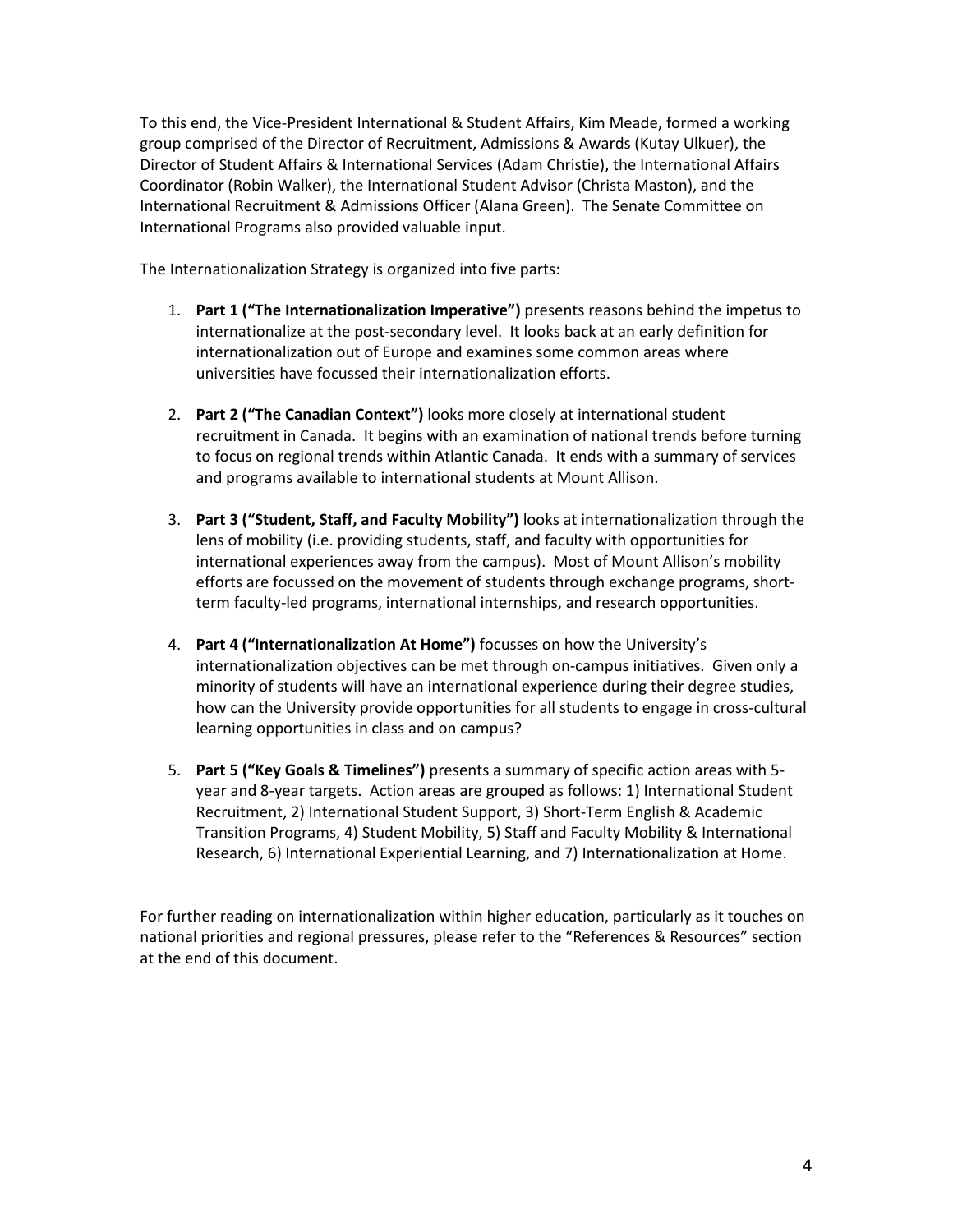## **PART 1: THE INTERNATIONALIZATION IMPERATIVE**

*In recent decades, globalization has become a pervasive force shaping higher education. Today almost all institutions in Canada and around the world engage to some degree in activities aimed at forging global connections and building global competencies among their students, faculty and administrative units. Developing such activities at many levels within universities is now a central part of institutional planning, structures and programming — a phenomenon known as the internationalization of higher education. (AUCC Internationalization Survey 2014)*

The world is rapidly changing. Technology is removing barriers and helping to bring people closer together. Education and the exchange of ideas is increasingly international in nature. Work and where it happens, how it happens, and with whom it happens is being redefined on a global scale. Now, more than ever before, people are being called upon to understand and navigate increasingly complex cultural landscapes. It is the new age of globalism. Universities must adapt to this new global reality by re-assessing how they recruit, teach, support, and equip students for the world waiting for them after graduation.

## **Internationalization & the University**

In 2005, Jane Knight and Hans de Wit coined one of the first working definitions of internationalization, in so far as it related to the field of higher education. According to their definition, "internationalization at the national, sector, and institutional levels is… the process of integrating an international, intercultural and/or global dimension into the goals, functions, (teaching/learning, research services) and delivery of higher education."

This definition was further refined in 2015 when de Wit proposed that internationalization is "the intentional process of integrating an international, intercultural or global dimension into the purpose, functions, and delivery of post-secondary education, in order to enhance the quality of education and research for all students and staff, and to make a meaningful contribution to society." (de Wit, Hunter, Howard & Ergon-Polak, 2015)

But why the imperative to internationalize? What value is there in bringing an international perspective to the work and function of the University? The short answer is that the world is becoming increasingly inter-connected. What was once global is now local. Commerce, research, travel, and the fluidity of ever-broadening career choices present new opportunities for international movement and collaboration. World issues such as climate change, economic (dis)integration, conflict, and immigration further draw into focus the extent to which (once) seemingly far away matters have come to touch us all.

In this regard, the University has a key role to play in the process of internationalization. Be it through diversity in the classroom, international research and study opportunities, multiperspective course content, or globally-focussed learning outcomes, the University is being called upon by government and students alike to provide an educational experience that meets the needs of today's global reality. A highly-competitive job market demands that students possess the knowledge and skills to work comfortably and competently across international and cultural lines. Students themselves have higher and more specific expectations with respect to what a university education should offer and prepare them for.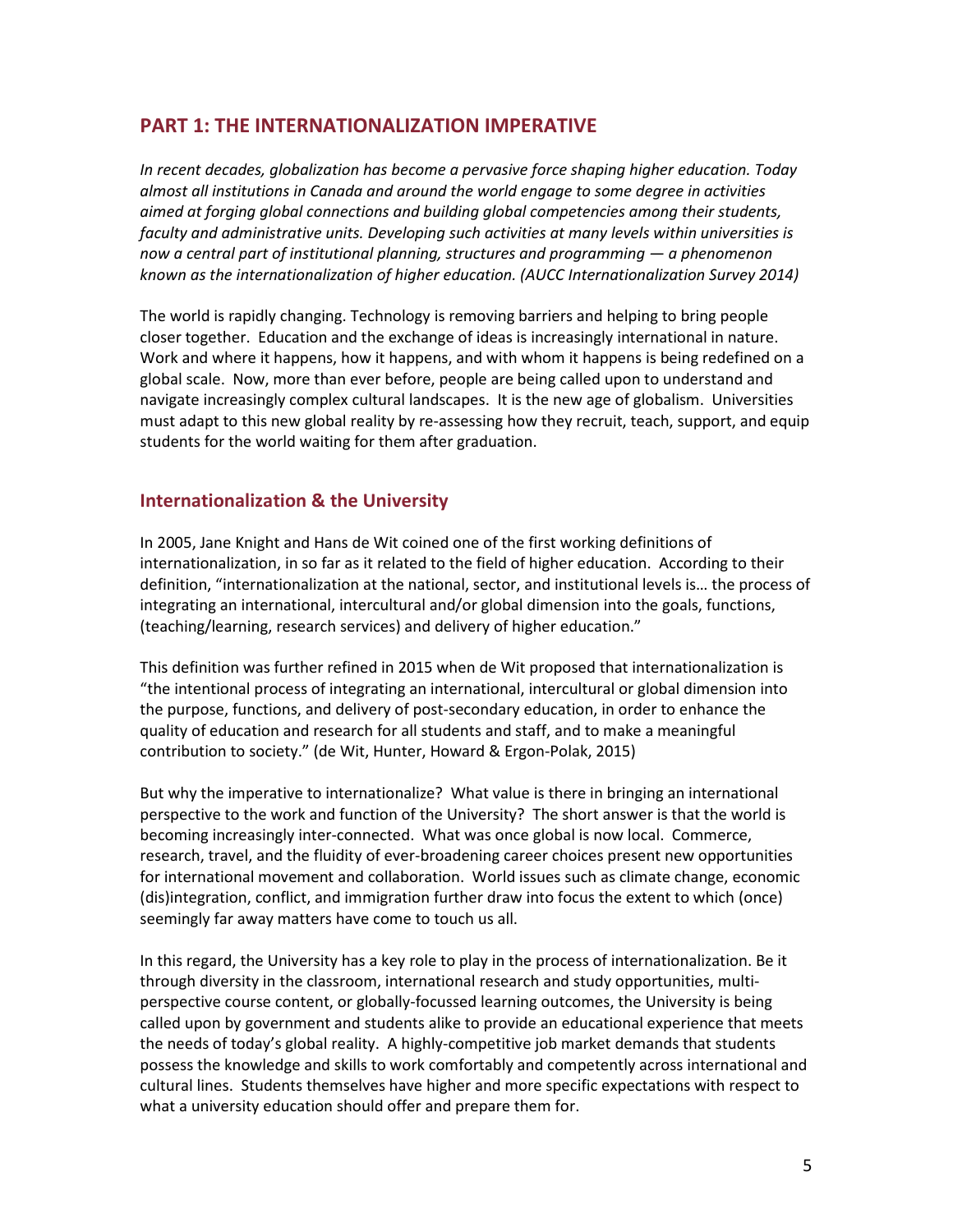To meet these expectations now and on a go-forward basis, Mount Allison's Internationalization Strategy presents a current view of the University's internationalization efforts and points to ways in which these efforts will be expanded in the following areas.

- 1. Recruitment and retention of international students
- 2. Student, Staff and Faculty mobility
- 3. Internationalization at Home

### **Recruitment and Retention of International Students**

International students represent an important component of the University's efforts to internationalize. They enhance the cultural diversity of campus and bring a different and important array of perspectives to the classroom. In simple terms, they bring the world to Mount Allison. For students, whose own international experiences may be limited, international students represent an immediate connection with the wider world beyond Mount Allison. It's through these connections that understanding, openness, and respect are fostered and the goals of internationalization furthered. Ensuring that Mount Allison continues to attract and retain a steady and diverse group of international students is therefore a key objective for the University's internationalization strategy.

## **Student, Staff and Faculty Mobility**

Providing students, staff, and faculty with opportunities for international exchange and collaboration represents another important component of internationalization. Most frequently, this takes the form of student exchange programs, faculty-led research initiatives, and group-study programs. Students, staff, and faculty who participate in international mobility programs derive a direct benefit from being exposed to new cultures and ideas. In turn, the Mount Allison community benefits when these same students, staff, and faculty bring their changed perceptions and motivations back to campus. Mount Allison must continue to work diligently to identify, encourage, and facilitate opportunities for students, staff, and faculty to add an international dimension to their university profile.

### **Internationalization at Home**

"Internationalization at Home" speaks to the array of formal and informal efforts at the campus level to make internationalization accessible to all. This includes the promotion of international research and collaboration, the internationalization of the curriculum, and support for broadbased intercultural programming on campus. According to Jane Knight, the internationalization of the curriculum is "the backbone of the internationalization process." At its core, it's about student learning outcomes. It's about preparing students to live in a global society. This can be accomplished by "including an international, intercultural or global dimension in the teaching and learning that takes place on campus." An important part of the strategic-planning exercise is a discussion around how Mount Allison's academic programs, content, and philosophy of teaching might come together to support the principle of Internationalization at Home.

*As a university, Mount Allison seeks to provide students with learning opportunities in and away from the classroom that help to deepen their understanding of the world and increase their capacity to navigate it.*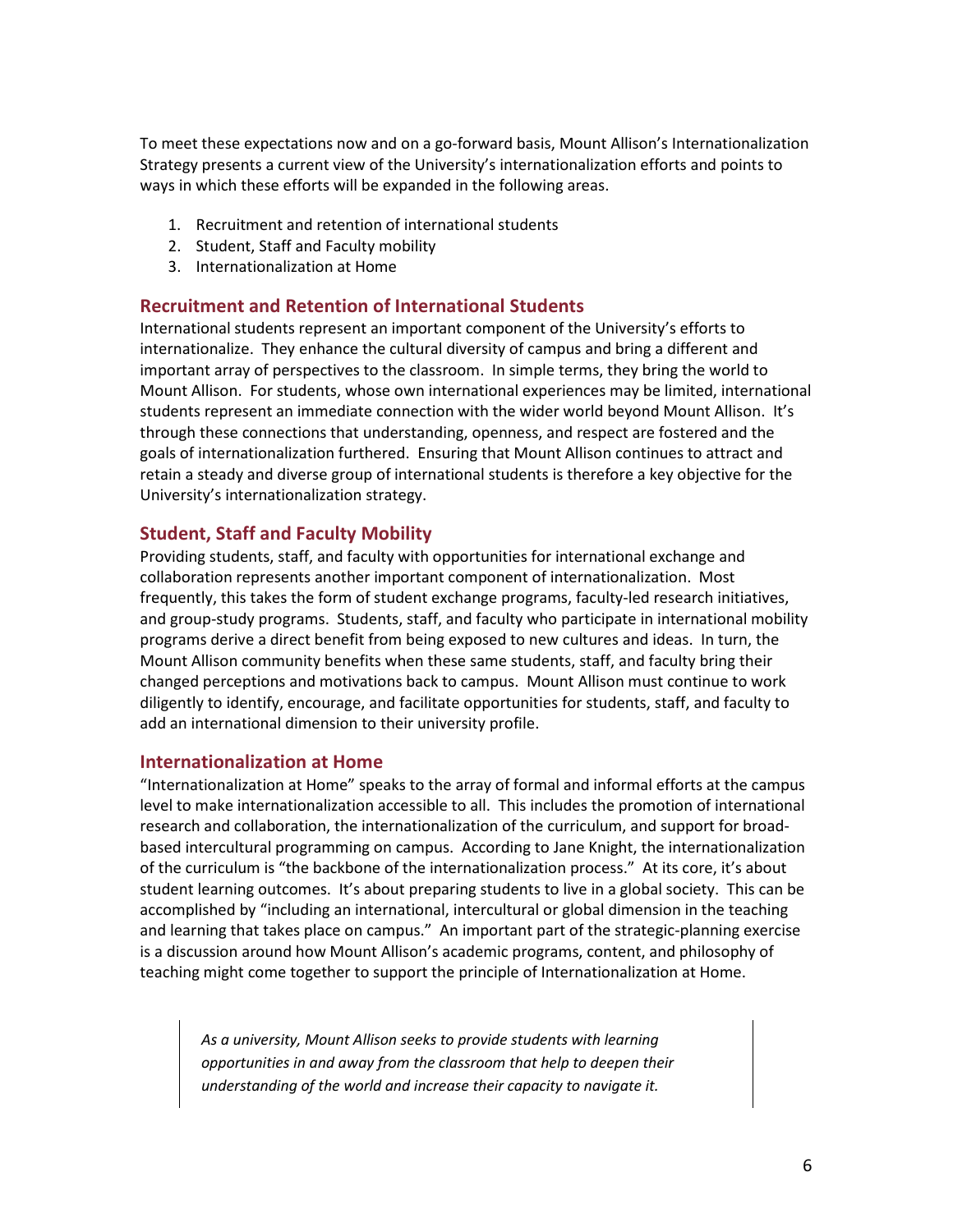## **PART 2: THE CANADIAN CONTEXT**

Internationalization has become a key focus area for many Canadian institutions. In a 2014 survey conducted by Universities Canada (UNIVCAN), 95% of responding Canadian educational institutions identified internationalization as part of their strategic plan. Furthermore, 82% considered it among one of their top five priorities.

The importance of international education in Canada is not only evident at the institutional level, but is also reflected through strategies and policies set forth at the national level. In 2014, the Canadian federal government released its first 5-year International Education Strategy. A follow-up strategy that will take Canada to 2024 was released in 2019. The original 2014 strategy made 14 comprehensive recommendations to strengthen international education in Canada. One of the chief objectives was to increase the number of international students in Canada to 450,000 by 2022 (a doubling of the 2012 level). Of note, Canada surpassed that total in only three years. By 2017, 494,525 international students were studying across all levels of education in Canada. By 2018, the figure had reached 572,415. Clearly, Canada is seeing a rapid increase in the number of international students across the primary, secondary, post-secondary, and private sectors. Mount Allison is also beginning to see the same growth. The 2019 cohort of new international students appears to be one of the largest on record for Mount Allison.



Figure 1: International Students in Canada by year, all levels of study (2014-2017), CBIE (2018)

According to the aforementioned 2014 UNIVCAN survey, the top reported benefit of welcoming more international students to campus is the infusion of more diverse, global perspectives into all aspects of university life. The result is that students, staff, and faculty share in building and benefiting from a culturally-enriched living, learning, and working environment. This ties in with the University's goals for internationalization and helps to enhance the overall quality of the teaching and learning experience at Mount Allison.

### **International Student Recruitment in Canada**

According to the Canadian Bureau of International Education's (CBIE) 2018 International Student Survey, which surveyed current international students at the post-secondary level in Canada, the top three reasons international students choose Canada are:

- 1. The reputation of the education system in Canada
- 2. Canada's reputation as a non-discriminatory society
- 3. Canada's reputation as a safe country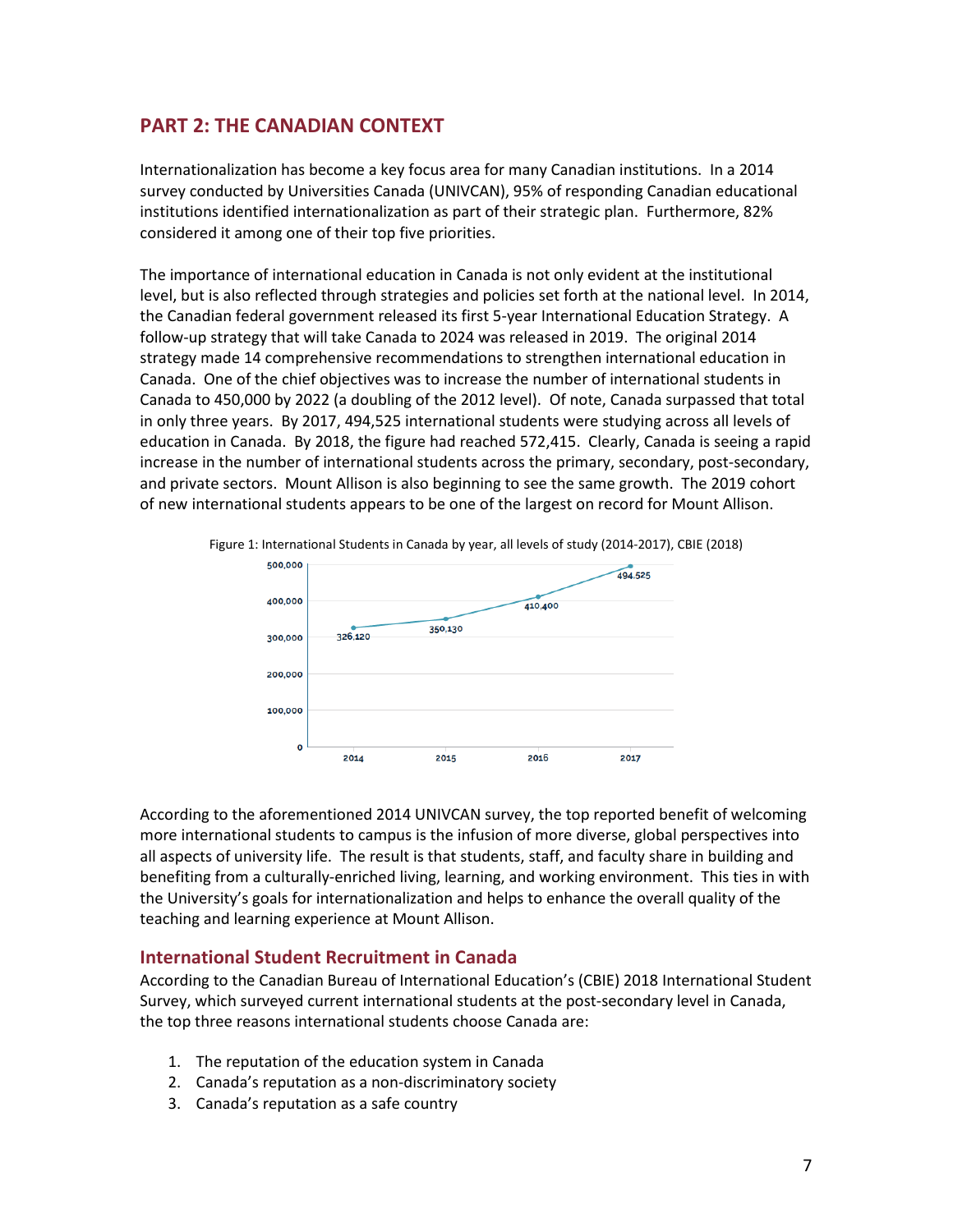Canada ranks as the world's 4th most popular destination for international students, after the United States, the United Kingdom, and China. (Source: 2017 Project Atlas)

In 2017, there were 494,525 international students from 186 countries studying at all levels of education in Canada. East Asia and South Asia continue to be strong markets for Canada (refer to Table 1). Mount Allison sees similarly high representation from these areas, but given its geographical location Mount Allison also sees strong representation from the United States and the Caribbean (Table 2).

| <b>COUNTRY OF CITIZENSHIP</b> | # OF STUDENTS | <b>% OF TOTAL</b> |
|-------------------------------|---------------|-------------------|
| <b>CHINA</b>                  | 140,530       | 28%               |
| <b>INDIA</b>                  | 123,940       | 25%               |
| <b>SOUTH KOREA</b>            | 23,050        | 5%                |
| <b>FRANCE</b>                 | 21,925        | 4%                |
| <b>VIETNAM</b>                | 14,095        | 3%                |
| <b>UNITED STATES</b>          | 13,975        | 3%                |
| <b>BRAZIL</b>                 | 11,775        | 2%                |
| <b>NIGERIA</b>                | 10,880        | 2%                |
| <b>JAPAN</b>                  | 7,950         | 2%                |
| <b>SAUDI ARABIA</b>           | 7,640         | 2%                |

| Table 1: International Students in Canada by Citizenship (2017) |  |
|-----------------------------------------------------------------|--|
| Source: Canadian Bureau of Education (2018)                     |  |

**Table 2: International Students at Mount Allison by Nationality, Top 10 countries (Fall 2018)**

| <b>COUNTRY</b>        | <b>PERCENTAGE</b> |
|-----------------------|-------------------|
| OF CITIZENSHIP        | OF TOTAL          |
| <b>UNITED STATES*</b> | $17.6*$           |
| <b>JAPAN</b>          | 14.1              |
| <b>CHINA</b>          | 11.1              |
| <b>INDIA</b>          | 10.6              |
| <b>BERMUDA</b>        | 4.5               |
| <b>NIGERIA</b>        | 4.0               |
| <b>BAHAMAS</b>        | 3.0               |
| <b>SOUTH KOREA</b>    | 3.0               |
| <b>UNITED KINGDOM</b> | 2.5               |
| <b>BANGLADESH</b>     | 2.0               |

*\*Data for United States does not include students with dual citizenship.*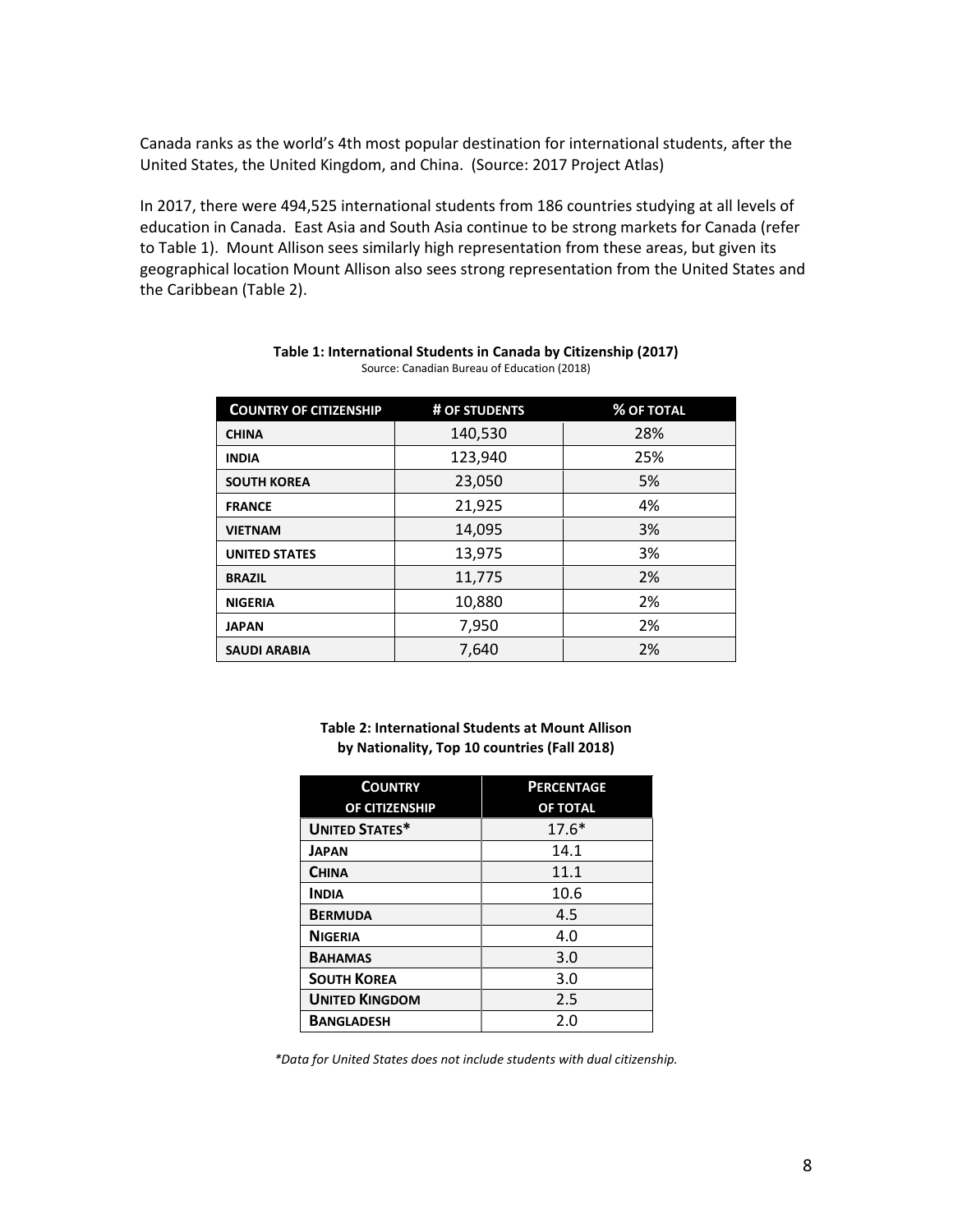## **International Student Recruitment by Maritime Universities**

Maritime universities face an additional imperative around international student recruitment. International students help to offset a declining demographic of university-aged students across Canada, but particularly in New Brunswick, Nova Scotia, and Prince Edward Island. According to a 2015 report released by the Maritime Provinces Higher Education Commission, Maritime universities saw a 16% drop in enrolment by Maritime students during the ten-year period ending in 2014-15. The same report forecasts a further 15% reduction in the number of university-aged students in the Maritimes over the next ten years (2014-15 to 2024-25). This has led Maritime universities to increasingly look outside the region for new students. Tellingly, the number of international students studying in the Maritimes increased 77% over the same ten-year period (2003-4 to 2013-14).

Even so, the number of international students studying in the Maritime provinces lags behind the rest of the country, both in terms of real totals and growth. 84% of international students are studying in Ontario, British Columbia, and Quebec. By comparison, only 5% of international students are studying in Nova Scotia, New Brunswick, and Prince Edward Island. According to a 2017 enrolment report published by the Association of Atlantic Universities, international enrolment saw an average increase of 10.7% across all provinces except New Brunswick which suffered a 5.7% decrease. While New Brunswick was able to turn this around and record a 5.9% gain in 2018, it still lagged behind Prince Edward Island (+15.5%) and Nova Scotia (+18%). Clearly, the imperative remains for Mount Allison and the rest of New Brunswick to attract and retain more international students.

Mount Allison's international student population remains steady at roughly 9%, but in real terms this risks becoming a declining figure if Mount Allison's domestic student population also declines. An increased focus on international student recruitment can help Mount Allison to insulate itself from the very real effects of the demographic challenges facing Atlantic while helping New Brunswick to keep pace with increases in other provinces.

| FULL-TIME & PART-TIME INTERNATIONAL STUDENTS (UNDERGRADUATE & GRADUATE)                          |                 |                 |                 |                 |                 |               |
|--------------------------------------------------------------------------------------------------|-----------------|-----------------|-----------------|-----------------|-----------------|---------------|
| FIGURES PRESENTED AS TOTAL NUMBER OF INTERNATIONAL STUDENTS AND AS PERCENTAGE OF TOTAL ENROLMENT |                 |                 |                 |                 |                 |               |
| 2015/2016<br>2016/2017<br>2017/2018<br>2018/19*<br>2014/15<br>2013/14                            |                 |                 |                 |                 |                 |               |
| <b>MARITIME</b><br><b>PROVINCES</b>                                                              | 10.330<br>14.8% | 10.777<br>15.7% | 10.925<br>16.3% | 11.270<br>17.0% | 11.664<br>17.7% | 12,887<br>22% |

#### **Table 3: Total International Student Enrolment in the Maritimes (MPHEC, 2018) \* 2018/19 figures were compiled using data from the Association of Atlantic Universities**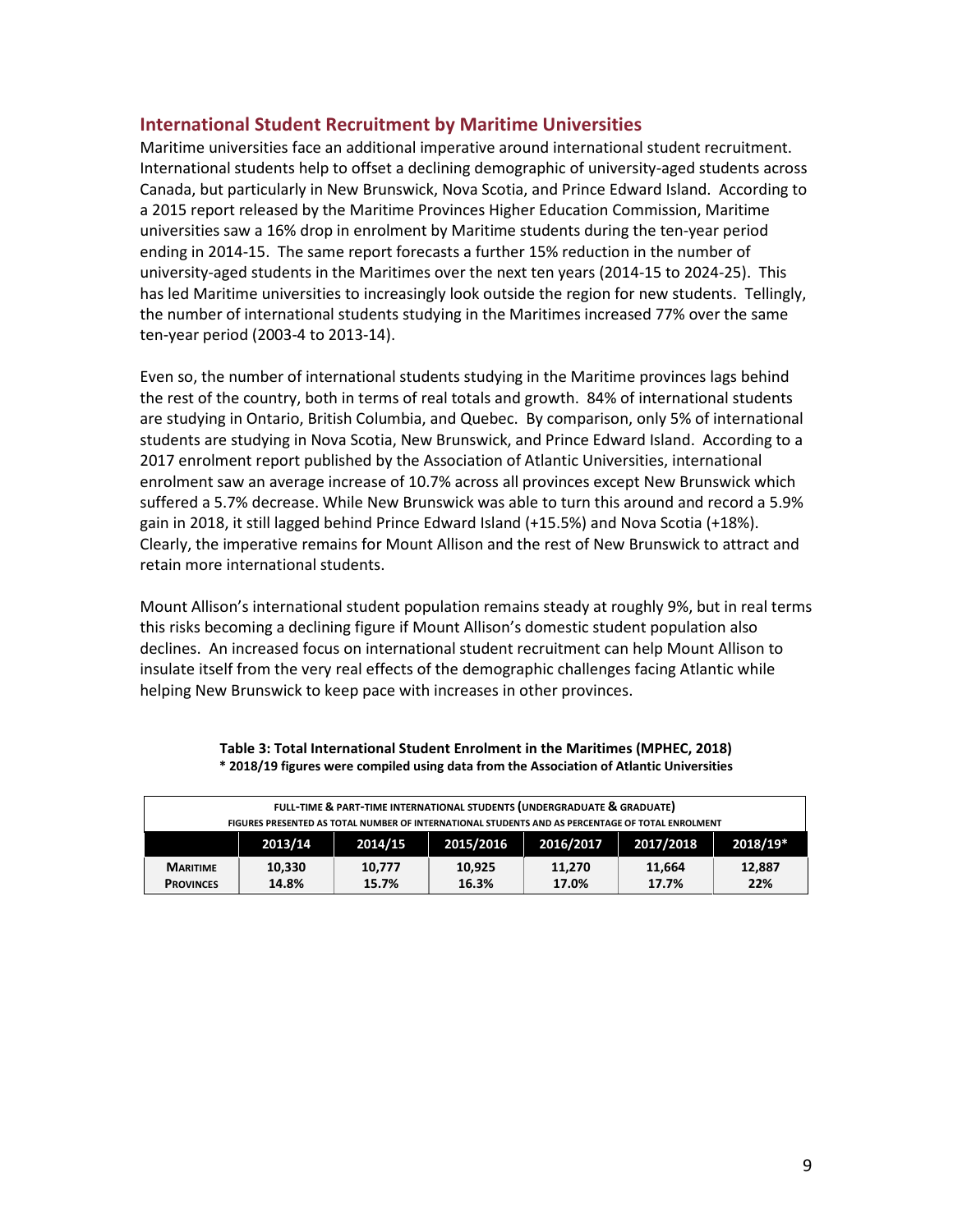| FULL-TIME & PART-TIME INTERNATIONAL STUDENTS (UNDERGRADUATE & GRADUATE)<br>FIGURES PRESENTED AS TOTAL NUMBER OF INTERNATIONAL STUDENTS AND AS PERCENTAGE OF TOTAL ENROLMENT |            |              |              |              |              |          |
|-----------------------------------------------------------------------------------------------------------------------------------------------------------------------------|------------|--------------|--------------|--------------|--------------|----------|
|                                                                                                                                                                             | 2013/14    | 2014/15      | 2015/16      | 2016/17      | 2017/18      | 2018/19* |
| <b>MOUNT ALLISON</b>                                                                                                                                                        | 231        | 220          | 207          | 215          | 178          | 183      |
|                                                                                                                                                                             | 9.3%       | 9.3%         | 8.8%         | 9.4%         | 8.1%         | 8.7%     |
| <b>ST. THOMAS</b>                                                                                                                                                           | 121        | 141          | 126          | 134          | 151          | 171      |
|                                                                                                                                                                             | 5.2%       | 6.4%         | 6.1%         | 6.7%         | 7.7%         | 8.8%     |
| UNB-                                                                                                                                                                        | 1033       | 963          | 890          | 834          | 870          | 1039     |
| <b>FREDERICTON</b>                                                                                                                                                          | 12.6%      | 12.1%        | 11.4%        | 10.9%        | 11.8%        |          |
| $UNB-SJ$                                                                                                                                                                    | 550<br>22% | 441<br>20.2% | 412<br>19.7% | 322<br>15.7% | 314<br>14.7% | 12.5%    |
| <b>ACADIA</b>                                                                                                                                                               | 476        | 497          | 499          | 514          | 519          | 545      |
|                                                                                                                                                                             | 10.3%      | 10.8%        | 11.4%        | 11.5%        | 11.6%        | 14.6%    |
| <b>ST. FRANCIS</b>                                                                                                                                                          | 240        | 236          | 253          | 300          | 279          | 273      |
| <b>XAVIER</b>                                                                                                                                                               | 4.9%       | 4.8%         | 5.1%         | 6.1%         | 5.7%         | 7%       |
| <b>DALHOUSIE</b>                                                                                                                                                            | 2579       | 2864         | 3000         | 3402         | 3694         | 3947     |
|                                                                                                                                                                             | 14.5%      | 15.8%        | 16.6%        | 18.8%        | 20.4%        | 23%      |
| <b>SAINT MARY'S</b>                                                                                                                                                         | 2129       | 2152         | 2245         | 2341         | 2309         | 1968     |
|                                                                                                                                                                             | 28.7%      | 30.4%        | 32.3%        | 33.1%        | 33.3%        | 32%      |
| <b>MSVU</b>                                                                                                                                                                 | 564        | 653          | 640          | 590          | 531          | 440      |
|                                                                                                                                                                             | 15%        | 17.3%        | 17.6%        | 16.7%        | 15.3%        | 19%      |
| <b>CAPE BRETON</b>                                                                                                                                                          | 826        | 857          | 743          | 717          | 866          | 1982     |
|                                                                                                                                                                             | 26.4%      | 28.1%        | 25.4%        | 24.5%        | 28.5%        | 55%      |
| <b>UPEI</b>                                                                                                                                                                 | 531        | 629          | 727          | 810          | 953          | 1164     |
|                                                                                                                                                                             | 12.6%      | 14.7%        | 17.4%        | 19.3%        | 21.7%        | 27%      |

#### **Table 4: International Student Enrollment by University (MPHEC, 2018 & AAU, 2019) \* 2018/19 figures were compiled using data from the Association of Atlantic Universities**

## **International Student Retention in the Atlantic Provinces**

Atlantic Canada's aging population, along with its low birth rate and outmigration, is resulting in weak population and labour force growth, according to a 2017 report from the Conference Board of Canada ("Immigration to Atlantic Canada: Toward a Prosperous Future"). Immigration has been identified as a major part of the solution. Moreover, with Canadian post-secondary educational credentials, language proficiency, and established social networks in Atlantic Canada, international students are being recognized as ideal candidates for permanent residency. Over the past two years, several initiatives relevant to the attraction and retention of international students have been launched in Atlantic Canada.

### **Study and Stay – Atlantic Canada**

Study and Stay is an international student attraction and retention pilot program initially delivered in Nova Scotia by EduNova. The Atlantic provincial governments, with support from the Atlantic Canada Opportunities Agency (ACOA), have expanded the program to international students in community colleges and universities in New Brunswick and PEI. Participants who successfully gain entry to the program are provided with enhanced support throughout their studies to ensure they gain the education, tools, and community connections needed to launch a successful career in the region post-graduation. Federal Immigration policy has also become more supportive of international graduate retention through measures like the Post-Graduation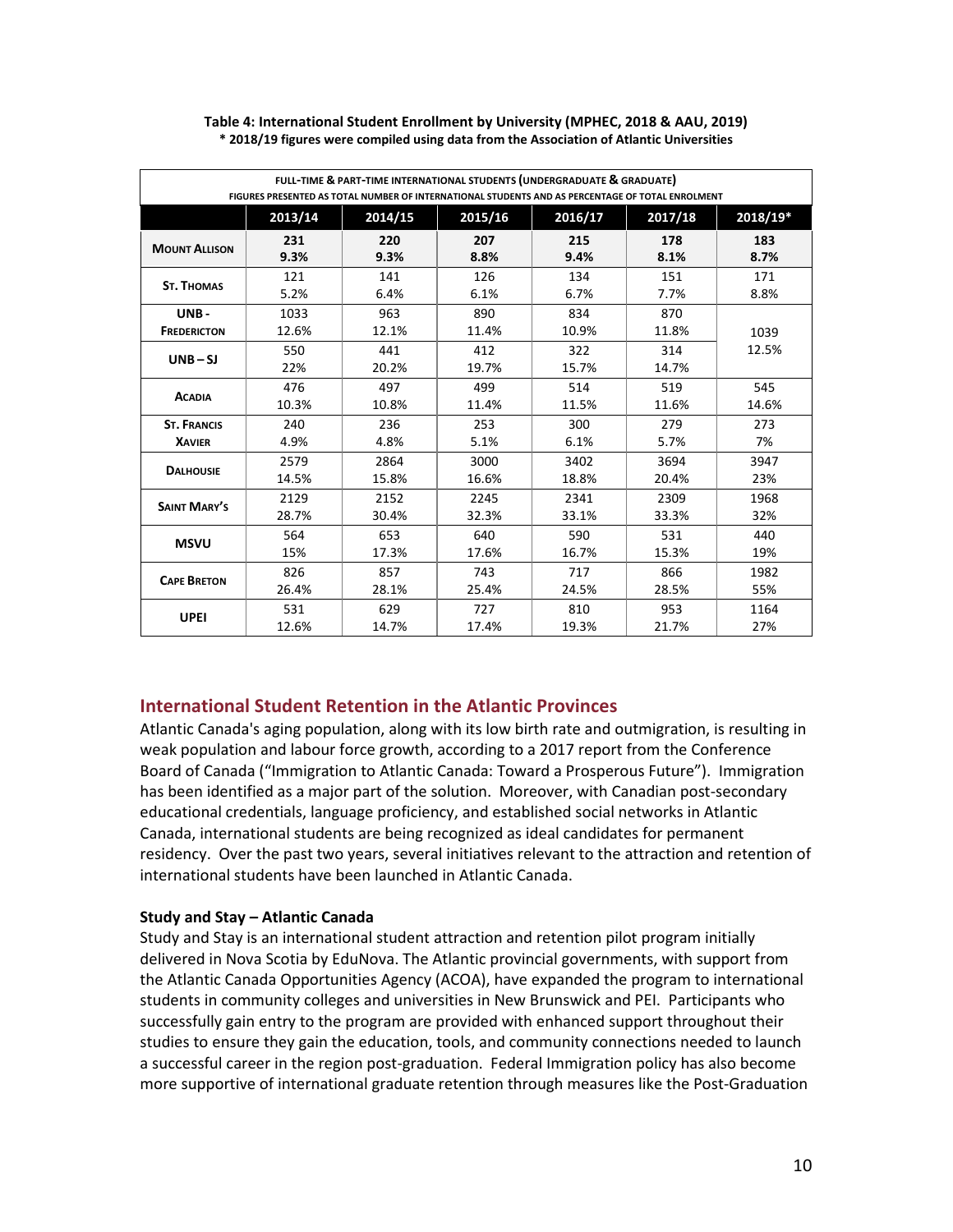Work Permit Program. Under this program, international students who graduate from a fouryear degree program in Canada are eligible to apply for a three-year open work permit.

#### **Atlantic Immigration Pilot Program (AIPP)**

Introduced in 2017 as part of the broader Atlantic Immigration Pilot program (AIPP), the Atlantic International Graduate Program (AIGP) is a new immigration option for international graduates in the region. This program allows graduates with a job offer from a designated employer to submit an application for permanent residence without having to first obtain work experience in Canada. The Atlantic Immigration Pilot Program began with an aim to bring an additional 2000 immigrants to the region in 2017. It has recently been announced by IRCC that the program will double to an annual allocation of 4,000 new immigrants by 2020.

Initiatives like the *Atlantic Immigration Pilot program* and *Study and Stay* are aimed at retaining international student graduates in the region post-graduation. However, they may also serve an added benefit in regards to attracting international students to universities and colleges in the region. Offering employability programing and targeted immigration opportunities may appeal to prospective students who have an interest in immigrating to Canada after they graduate. In the 2018 International Student Survey conducted by CBIE, 60% of respondents indicated that they planned to eventually apply for permanent residence in Canada.

#### **International Students at Mount Allison**

Mount Allison's international student population is remarkably diverse for a university its size and location. In Fall 2018, 183 international students (defined as those who require a federallyissued study permit to attend a Canadian post-secondary institution) from 48 countries were enrolled at Mount Allison. If one were to factor in Canadian dual citizens and permanent residents, the number of nationalities represented at Mount Allison increases to 60. These numbers have remained largely consistent over the past five years. Fall 2019 saw the single largest cohort of new international students: 116 new students from 34 countries representing 16% of the first-year class. This is a positive sign that international student recruitment is trending towards the goals laid out at the end of this document.

#### **International Student Recruitment by Mount Allison**

The MtA brand is relatively unknown in many target markets. Given the significant costs associated with international marketing, the University will be looking at raising awareness through increased participation in international partnerships and associations. International agents will remain as a supporting tool in our efforts to recruit future international students.

In 2018-2019, Mount Allison focused its international recruiting efforts on the following ten countries: the Bahamas, Bermuda, China, Japan, Mexico, Singapore, South Korea, the United Arab Emirates, India, Turkey, Bangladesh and Vietnam. Real increases in the number of new students from several of these countries (e.g. the Bahamas, the UAE, India, Turkey, Bangladesh, and Vietnam) was an affirmation of the Admissions team's recruiting efforts.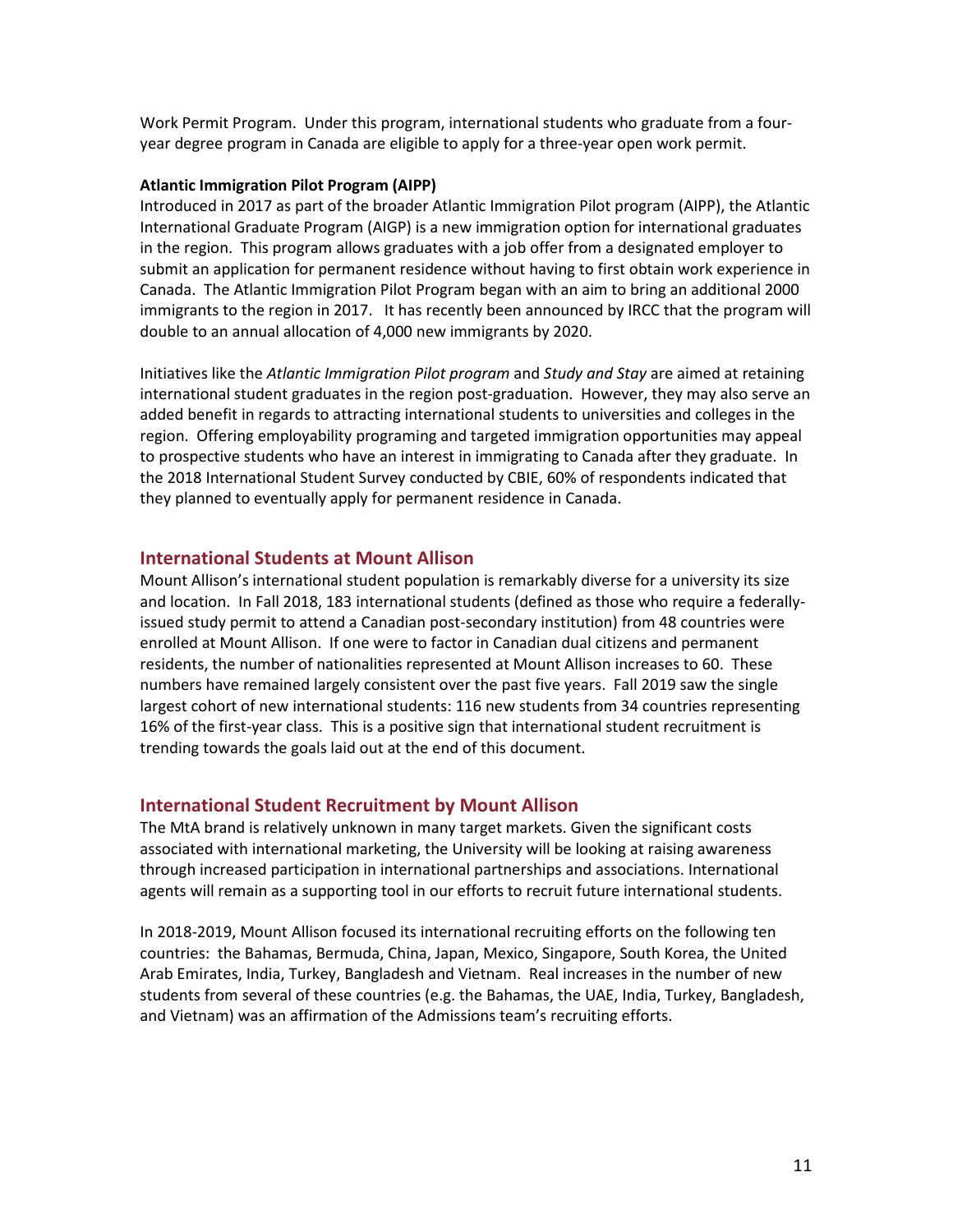## **International Student Retention**

For the recruitment of international students to be truly successful it is important that a comprehensive support network is in place both to ease the initial transition to life at Mount Allison and to make straighter the path towards academic success. International students often face different and more significant challenges than domestic students when making the adjustment to university life. For some, this may be their first time formally studying in English. For others, there may be the challenge of understanding and adapting to markedly different approaches to teaching, learning, and evaluation within a Canadian classroom. Other challenges include navigating the norms of a new culture, maintaining one's immigration status in Canada, and finding community far from home and all that is familiar. For these reasons and more, Mount Allison recognizes the critical importance of coupling a robust international recruiting plan with an equally strong, campus-wide commitment to providing international students with a welcoming, well-supported experience from Year 1 to graduation.

After international students have been admitted to Mount Allison and arrive on campus, the International Student Advisor becomes their main point of contact and principal resource person. The International Student Advisor assists international students in making a smooth and successful transition to university life and is responsible for the coordination and delivery of international student services and programs, including:

- **International Orientation** International Orientation gives international students the opportunity to get settled on campus before University Orientation begins. Facilitated by University staff and student volunteers, this 3-day event aims to familiarize new students with aspects of academic and social life at Mount Allison. It features information sessions, workshops, excursions, and social activities.
- **Academic Support Program** The International Centre's Academic Support Program (ASP) aims to provide academic support and guidance to Mount Allison's international students through one-on-one meetings with the ASP Coordinator, the provision of skills development workshops, the assistance of course-specific tutoring, and referrals to various campus resources and services.
- **International Mentorship Program** The International mentorship program is designed to make the adjustment to social and academic life at Mount Allison an easier one for new international students. Incoming international students are matched with upperyear Mount A students (both Canadian and international) based on similar interests and hobbies. Students are required to meet on a regular basis over the course of the term and have the option of joining a range of Mentorship Program trips and activities. The goals of the program are to promote cross-cultural sharing and to facilitate a broader and more inclusive campus and community life experience for all participants.
- **Graduation Preparation Series (GPS)** The GPS Program was launched in 2012 as a service to upper-year international students who are interested in living and working in Canada after graduation. It offers workshops and the opportunity to apply for a paid internship in order to help international students make community contacts and acquire practical job skills. The International Student Advisor and the Career Services Coordinator partner to deliver the program.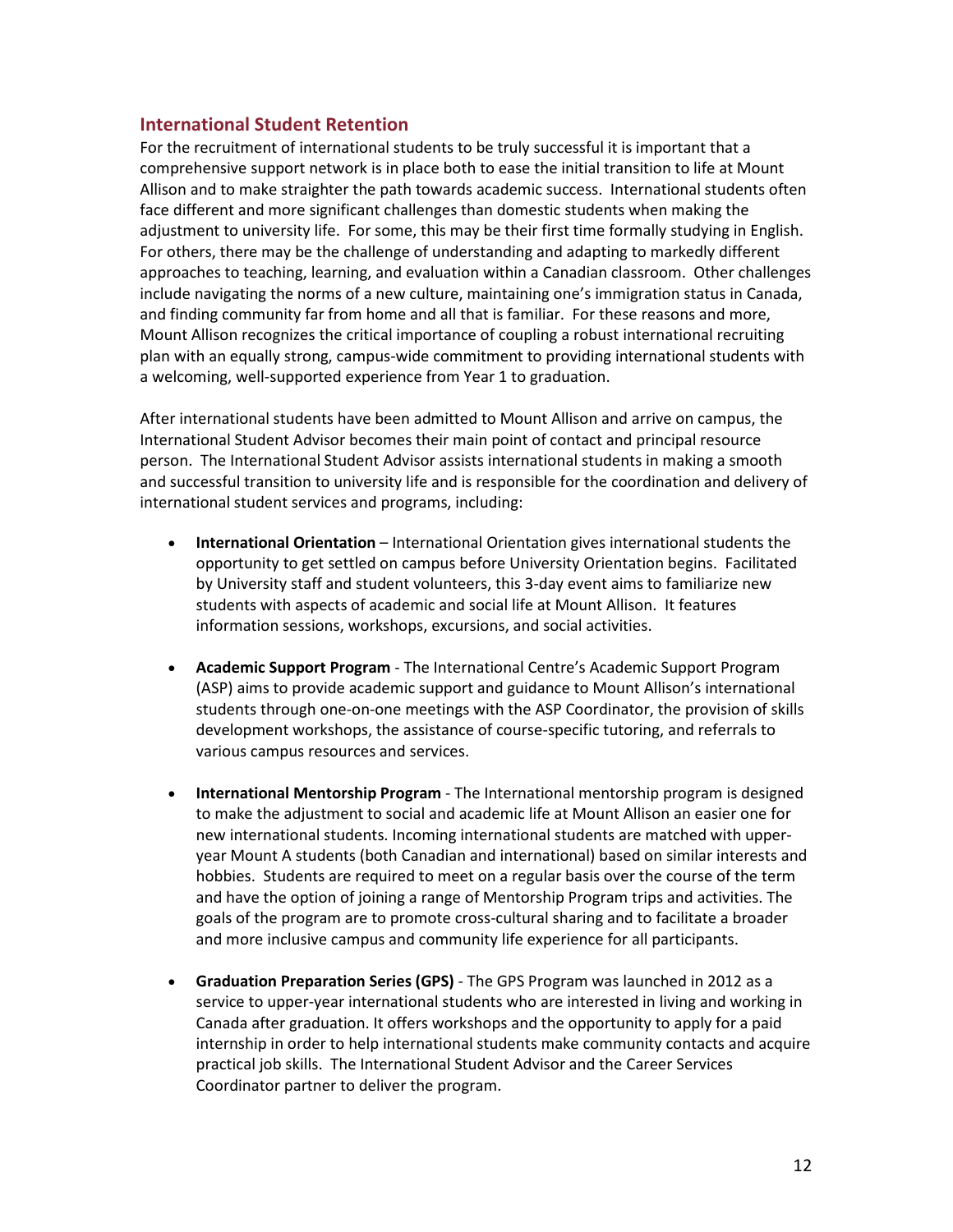• **Immigration Advising** – Access to immigration advising services is of critical importance to international students throughout their time at Mount Allison. It begins prior to arrival when they must navigate the visa and study permit application process. It continues during their time on campus if/when they must renew or make changes to their documents. It is likewise of importance prior to graduation when students make preparations to live and work in Canada.

The International Student Advisor also works with student groups, faculty, staff and municipal organizations to promote the further internationalization of campus and the community.

Additional services coordinated by the International Centre include:

- **Final Exam Accommodation** First-year international students who come to Mount Allison from a non-English background are eligible to receive extra time and/or the use of a dictionary on their final exams.
- **English As An Additional Language (EAL) Writing Tutor, Writing Resource Centre**  International Affairs helps to support the cost of two EAL Writing Tutors in the Writing Resource Centre. While this service is not exclusively for international students, it is intended for students who come from non-native English backgrounds.
- **Winter Stay** for students who are unable to travel home/away for the winter break, the International Centre and the Housing Office work together to offer an on-campus accommodation option.
- **Day-trips to Maritime locations** run on a cost-recovery basis, these day-trips to points of interest across the Maritimes bring international and Canadian students together in a fun, educational, cross-cultural setting.
- **Income Tax workshops** trained volunteers assist international students with completing their Canadian tax forms.

# **PART 3: STUDENT, STAFF & FACULTY MOBILITY**

Student, staff and faculty mobility refers to formal opportunities for international study, exchange, collaboration, and research as they may exist in and through the University. Of the three areas, student mobility tends to receive the most public focus and attention because of an active study abroad and exchange network that regularly moves upwards of 60-70 students per year. Faculty mobility tends to happen through existing research connections that may or may not involve students. Staff mobility sees the least activity because fewer opportunities exist for exchange at this level.

Student mobility, in so far as it relates to Mount Allison's Strategic Statement, refers to the participation of Mount Allison students in academic programs for which there is an out-ofcountry component. It is also commonly referred to as "study abroad." Student mobility can take the shape of international exchange programs and faculty-led group study programs. It can also encompass independent international study and research projects for which a student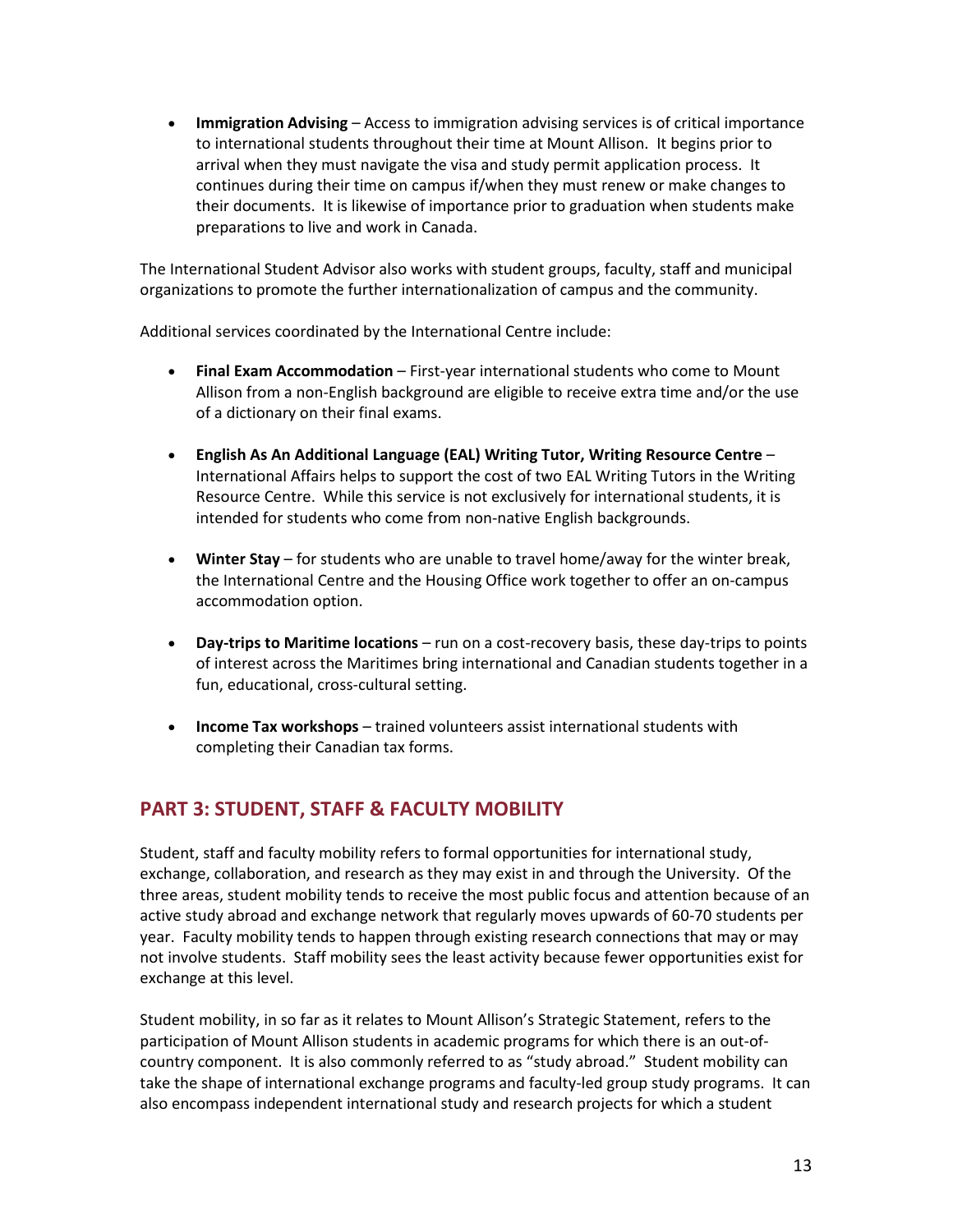receives academic credit. It generally does not include international travel, volunteer, and internship work for which students do not receive academic credit, although these pursuits have value in their own right. For the purpose of Mount Allison's Strategic Statement, international travel and volunteer work might be more accurately assigned to the broader category of Experiential Learning.

A 2009 CBIE report on the value of a study abroad experience made the following assertion: "The learning which can be generated through a study abroad experience extends beyond the conventional subject-based context knowledge frequently associated with campus-based courses. Study abroad has the potential to be no less than a transformative experience that alters the student's sense of self and understanding of others in the world (CBIE, 2009, pg. 9)."

To this end, the Advisory Panel on Canada's International Education Strategy recommended in 2012 that the Canadian Government set a 10-year goal for creating and sustaining 50,000 study abroad awards per year. The Government did not immediately act on this recommendation. In its 2014 International Education Strategy, the greater funding priority was bursaries and scholarships for international students doing research, degrees, and diploma programs in Canada. In its 2019 International Education Strategy, the Government changed course and pledged \$95 million over five years in support of outbound student mobility. It committed an addition \$5 million to bursaries and scholarships for international students. Mount Allison plans to access funds in both areas in an effort to remove barriers and increase opportunities for inbound and outbound student mobility.

Participation rates in outbound student mobility vary greatly by country. A 2014 Universities Canada study found that 97% of Canadian universities offer study abroad programs. Despite the wide availability of programs, only 3.1 % of undergraduate students at Canadian universities participate in some form of study abroad program (for-credit) or international experiential learning opportunity (not-for-credit). By comparison, 30% of German students, 13% of Australian students, and 10% of US students go abroad at some point during their degree. (UNIVCAN, 2014)

Addressing the gap between Canadian students' participation rates versus the participation rates of students in other countries, the 2015 CBIE Annual Report asserted that financial accessibility remains the single greatest obstacle for Canadian students. Other hurdles identified included uncertainty about transferring credits back to students' home institutions, concerns over adding extra time to their program of study, and the inability to meet application requirements (e.g. GPA minimums). With the recent announcement of federal funding for outbound student mobility, there is renewed hope that at least one of these obstacles can be overcome and that student participation rates will begin to increase.

While studying abroad can be a transformative personal and academic experience, it can also benefit a student's employability. The 2014 Erasmus Impact Study – commissioned by the European Union (EU) to assess the impact of its Erasmus student exchange programme  $$ revealed that more than 60% of employers felt that international experience was an important consideration in a person's employability. It should not be surprising that the same survey found that one of the main motivations for European students' participation in study abroad programs was their desire to enhance their employability, with 85% citing this as their main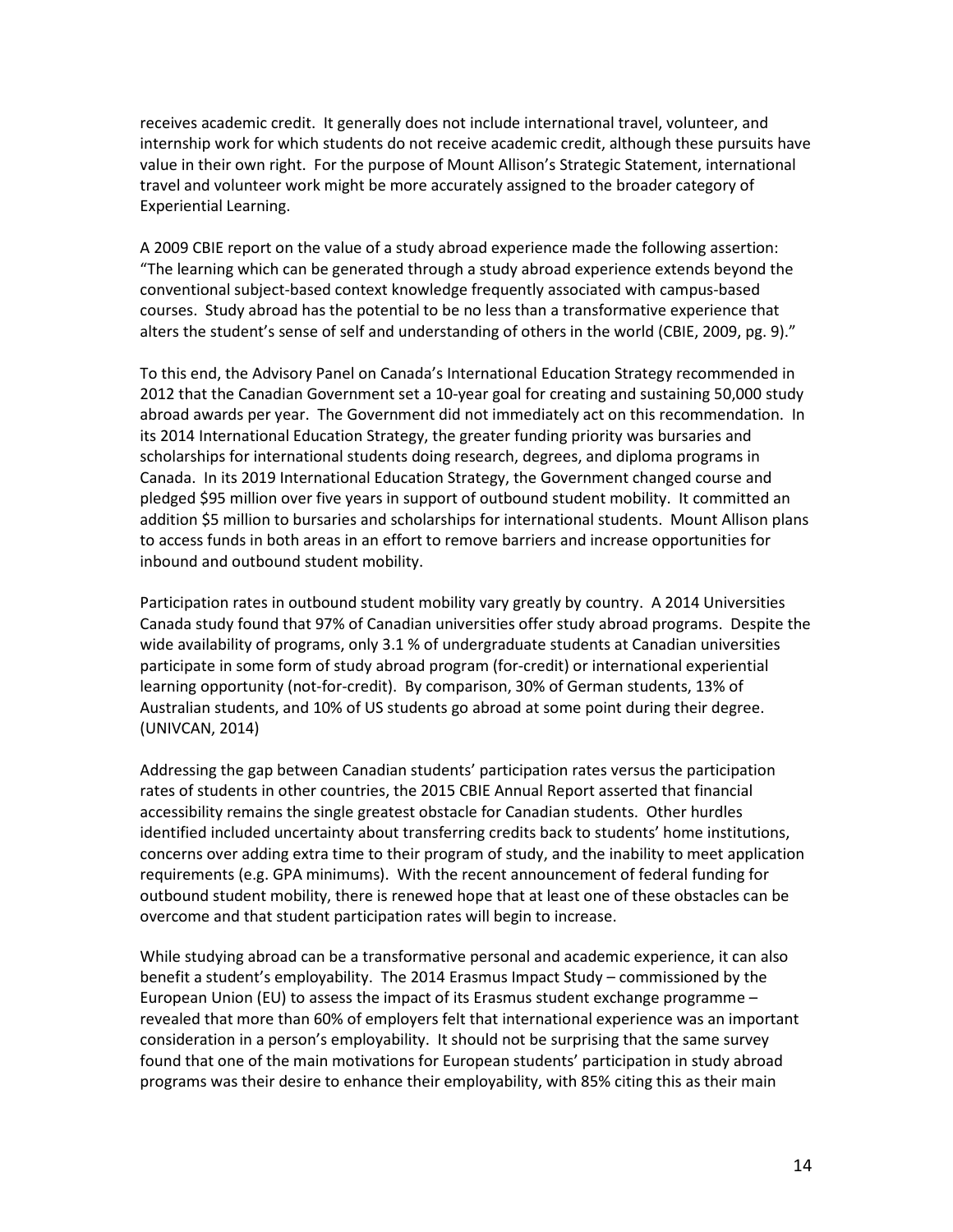reason for studying abroad. Mount Allison likewise seeks to position international experiences as having long-term personal, academic, and career benefits for students.

### **Student Mobility at Mount Allison**

Mount Allison students' participation rate in study abroad programs and international experiential learning projects and initiatives ranges between 8.5% and 10.0%. When non-credit programs are separated out of these totals, the participation rate ranges between 3.5% and 4.0%. While these may seem to be low figures, they are still above the Canadian national average of 3.1% (AUCC, 2014). Refer to Table 5 for a more detailed breakdown of students by type of international program or experience.

| <b>AREA OF PARTICIPATION</b>                      | 2014-15 | 2015-16 | 2016-17 | 2017-18 | 2018-19 |
|---------------------------------------------------|---------|---------|---------|---------|---------|
| <b>Study Abroad &amp; Exchange</b>                | 73      | 76      | 62      | 80      | 65      |
| Independent International Study                   | 7       | 7       | 3       | 5       | 3       |
| International Research & Internships              | 11      | 13      | 14      | 18      | 11      |
| <b>Global Brigades &amp; Habitat for Humanity</b> | 106     | 101     | 96      | 69      | 62      |
| TOTAL                                             | 197     | 197     | 175     | 172     | 141     |

#### **Table 5: Mount Allison Student Participation Rates in Study Abroad & International Experiential Learning Opportunities**

Even with strong participation by Mount Allison students in international programs and experiences, there is room for improvement – particularly with respect to the distribution and availability of programs around the world. Currently, Mount Allison has 30 partnerships and programs in 20 countries across 5 continents. We currently lack representation in Africa, the Middle East and Eastern Europe. This is a present priority for Mount Allison's International Centre and an imperative which is built into the recommendations of this document.

## **PART 4: INTERNATIONALIZATION AT HOME**

*In AUCC's definition [internationalization] refers to "institutional efforts to integrate an international, global and/or intercultural dimension into the teaching, research and service functions of universities." (AUCC Internationalization Survey 2014)* 

Given so few Canadian students build an international experience into their degree, there has been increased focus on the importance of what has been termed "Internationalization at Home."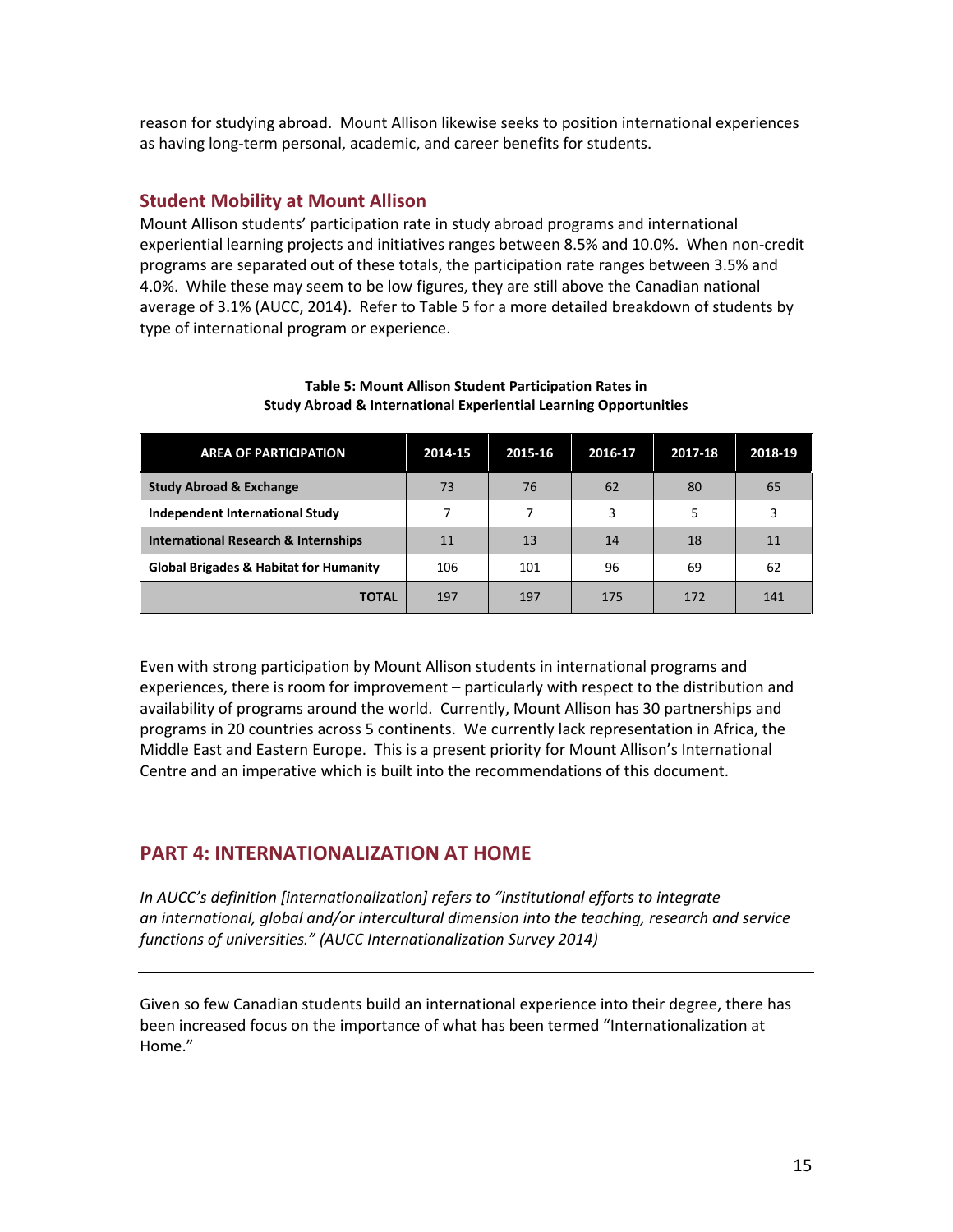The term *Internationalization at Home* (IaH) refers broadly to campus-based elements of internationalization, such as the intercultural and international dimension of teaching, research, extra-curricular activities and the meaningful integration of international students into campus life (Knight, 2008). IaH can overlap with other forms of internationalization (e.g. student mobility) but the focus is on strengthening students' international and intercultural competences in ways that can take place on campus or in the classroom. As the figures bear out, student mobility often reaches a small minority of students at Canadian post-secondary institutions. IaH offers alternative internationalization opportunities that can overcome the barriers that may be present for some students when it comes to studying abroad.

Universities can undertake many actions under the umbrella of an IaH strategy, including:

- Facilitating international student integration
- Developing extra-curricular opportunities with an intercultural dimension
- Promoting faculty and staff mobility + training
- Fostering International research and collaboration
- Internationalization of the curriculum

## **Ethical Principles in International Education**

The Internationalization Leaders Network (ILN), organized by the Canadian Bureau for International Education (CBIE), outlines seven principles of internationalization and encourages Canadian educational institutions to incorporate these into their approaches to internationalization. The principles are as follows:

- 1. Internationalization is a vital means to achieving global-level civic engagement, social justice and social responsibility, and ultimately is vital to the common good.
- 2. Given its importance and central role in society, internationalization aims for the highest quality of learning experiences as a core element of education and ideally should be embedded in the mission statement of the institution.
- 3. International students should be valued and recognized for all of their contributions, including enriching institutional life and the educational experiences of all students; providing direct economic and social benefits to local communities beyond the institution; and creating opportunities for long-lasting professional partnerships and relationships that can be of national, international and global benefit.
- 4. Ideally, internationalization is inclusive, pervasive and comprehensive, encompassing all aspects of the work of the institution (teaching, research, service and community outreach) and the full range of institutional goals and actions, including: curriculum and program design; teaching and learning development; student, faculty and staff mobility; language education and training; research and innovation; projects and services; community outreach and local economic development.
- 5. Internationalization is important to the financial sustainability of many institutions and should not be undertaken without adequate allocation of resources; however, the financial imperatives must not dictate the internationalization agenda.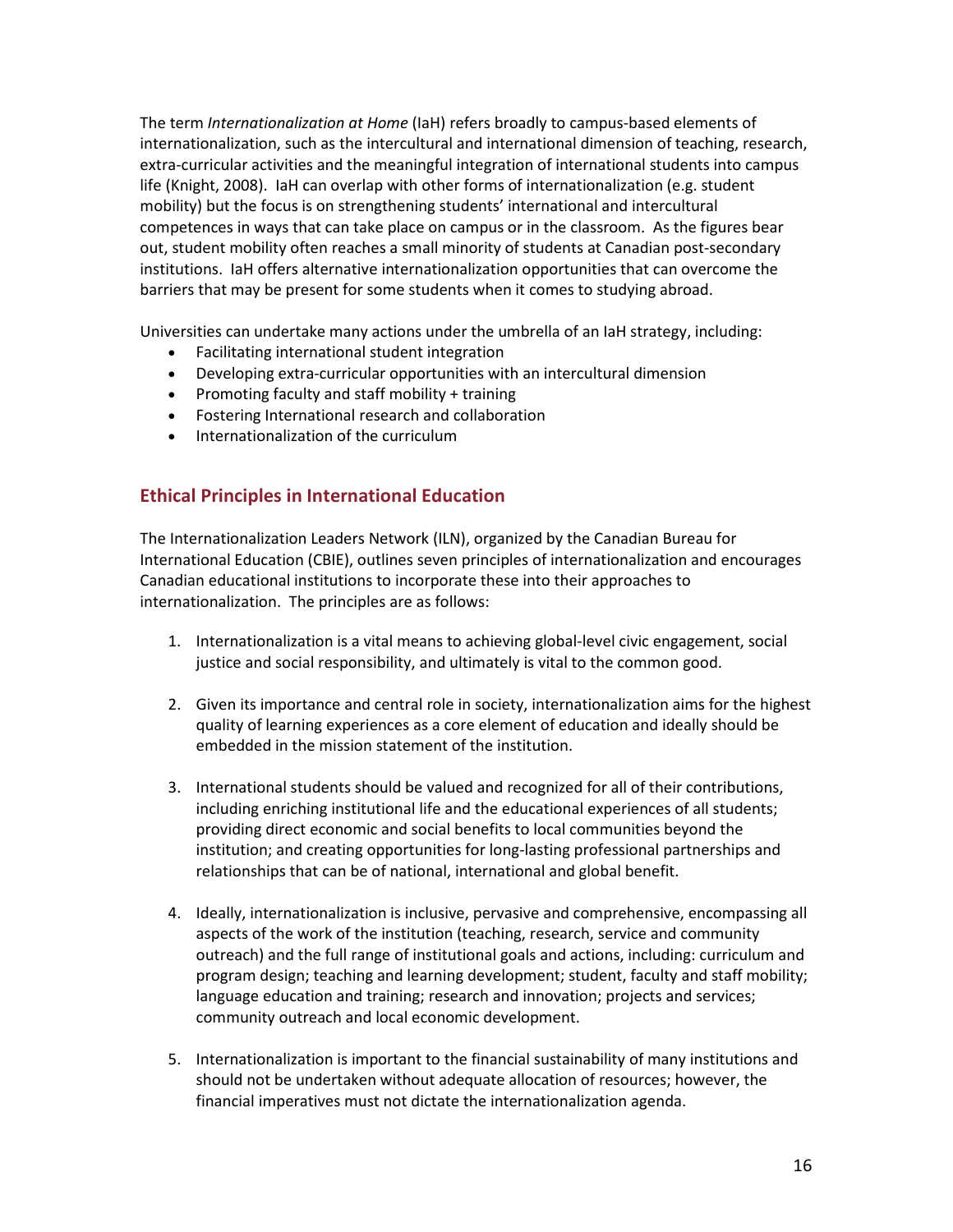- 6. Internationalization that comprises capacity building across borders and cultures must benefit all parties involved; institutions should use a collegial, participatory and mutually beneficial approach to the establishment of international and global partnerships.
- 7. Internationalization engages a wide range of community members (including students, faculty and staff) in the design and development of activities, and aims for equitable access to activities. Access need not be exactly the same for all, or to the same extent, but internationalization should engage all members of the education community.

As Mount Allison moves forward in its efforts to further internationalization initiatives on campus, it is important to keep these guiding ethical principles in mind.

# **CONCLUSION**

Mount Allison has a long and stable record of international engagement. International student numbers have remained largely consistent at 9% of the total student population for the past ten years. The participation rate of Mount Allison students in exchange programs and international volunteer and service learning initiatives is above the national average. Staff and faculty continue to play an active role in promoting and leading international research and study abroad opportunities. However, it's no longer enough for Mount Allison to simply maintain its position. To meet the challenges brought on by a new global reality and a changing Maritime demographic, Mount Allison must make a renewed commitment to internationalize its campus.

To this end, the Student Affairs Internationalization Strategy sets to put forward key goals and recommendations (see next section) for how Mount Allison might continue to be and build a campus that embraces the ideals of internationalization.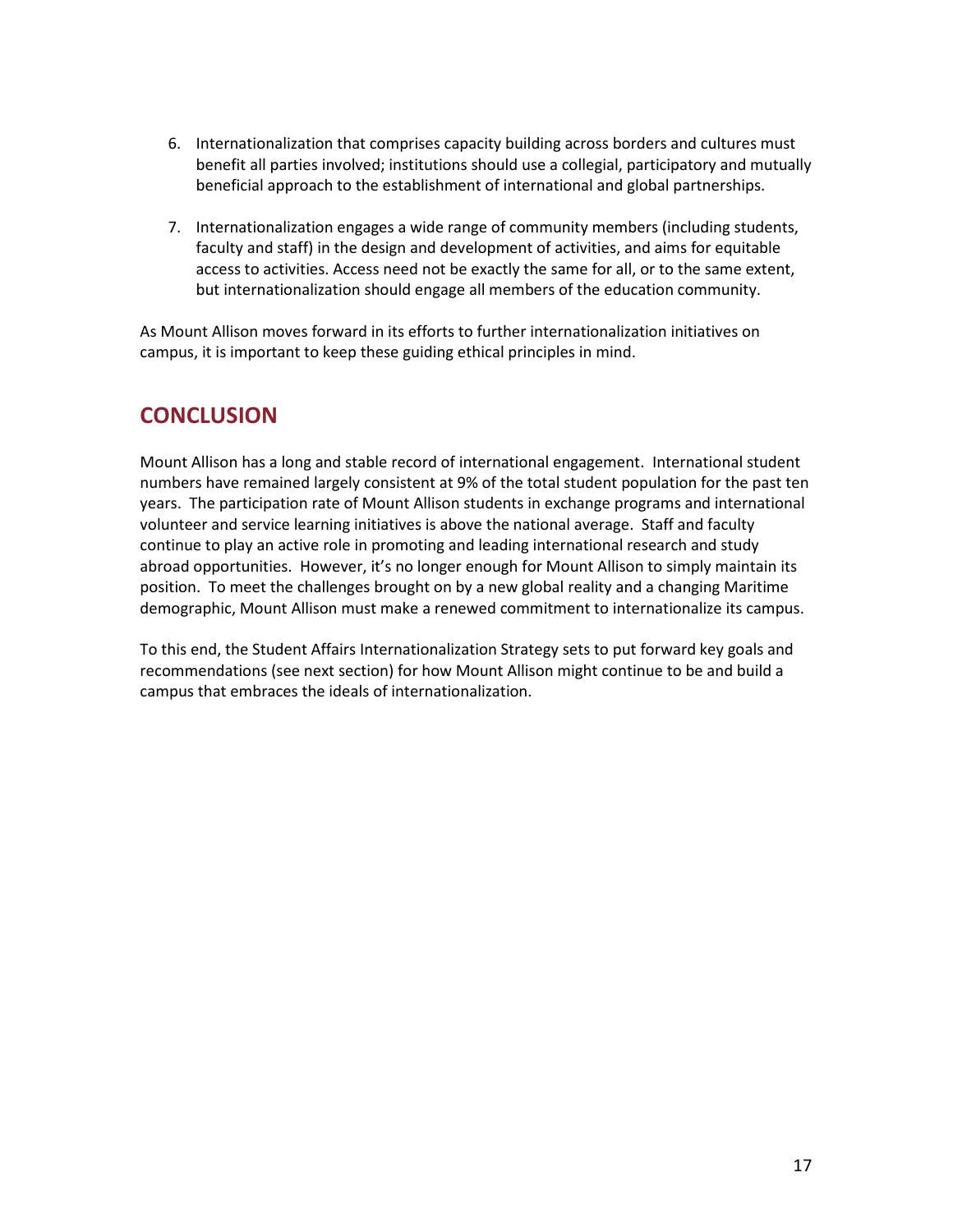# **PART 5: KEY GOALS & TIMELINES**

| <b>STRATEGIC AREA</b>                                                                      | <b>5 YEARS</b>                                                                                                                                                                                                                                                                                                                                                                                                                                                                                           | <b>8 YEARS</b>                                                                                                                                                                                                                                                                                                                                                                                  |
|--------------------------------------------------------------------------------------------|----------------------------------------------------------------------------------------------------------------------------------------------------------------------------------------------------------------------------------------------------------------------------------------------------------------------------------------------------------------------------------------------------------------------------------------------------------------------------------------------------------|-------------------------------------------------------------------------------------------------------------------------------------------------------------------------------------------------------------------------------------------------------------------------------------------------------------------------------------------------------------------------------------------------|
| <b>INTERNATIONAL STUDENT</b><br><b>RECRUITMENT</b>                                         | 1. 12-15% of all new, degree-seeking<br>students = international<br>2. 75% of international students to<br>receive scholarships and bursaries                                                                                                                                                                                                                                                                                                                                                            | 1. 15% of all new, degree-seeking<br>international students =<br>international<br>2. 10-12% of overall student<br>population = international<br>3. 85% of international students to<br>receive scholarships and<br>bursaries                                                                                                                                                                    |
| <b>INTERNATIONAL STUDENT</b><br><b>SUPPORT</b>                                             | 1. Expand immigration advising<br>services for international students<br>2. Expand academic support services<br>for international students to<br>address transition and retention<br>3. Develop resources for faculty with<br>information about academic<br>supports available for<br>international students.<br>4. Improve academic advising<br>services for international students.<br>particularly incoming students.<br>5. Increase collaboration with<br>international student groups on<br>campus. |                                                                                                                                                                                                                                                                                                                                                                                                 |
| <b>SHORT-TERM ENGLISH &amp;</b><br><b>ACADEMIC TRANSITION</b><br><b>PROGRAMS (ON-SITE)</b> | Sustain and grow short term<br>1.<br>language-immersion programs<br>(e.g. MASSIE)<br>Build and grow English &<br>2.<br>Academic Bridging pathway and<br>foundation programs for<br>international students                                                                                                                                                                                                                                                                                                |                                                                                                                                                                                                                                                                                                                                                                                                 |
| <b>STUDENT MOBILITY</b>                                                                    | 1. 12-15% of students will have<br>participated in an international<br>experience during their time at<br>Mount Allison.<br>2. Develop student mobility<br>opportunities in key recruitment<br>markets; maintain existing<br>partnership markets<br>3. Add department-specific, bilateral<br>exchanges (e.g. IR, COMM, MLL)<br>4. Increase funding for student<br>mobility by 50% over 2018 levels                                                                                                       | 1. 15-18% of students will have<br>participated in an international<br>experience during their time at<br>Mount Allison.<br>2. Increase funding for faculty-led<br>experiential learning<br>opportunities.<br>3. Leverage existing partnerships<br>& collaborations to expand<br>international experience<br>options<br>4. Increase funding for student<br>mobility by 100% over 2018<br>levels |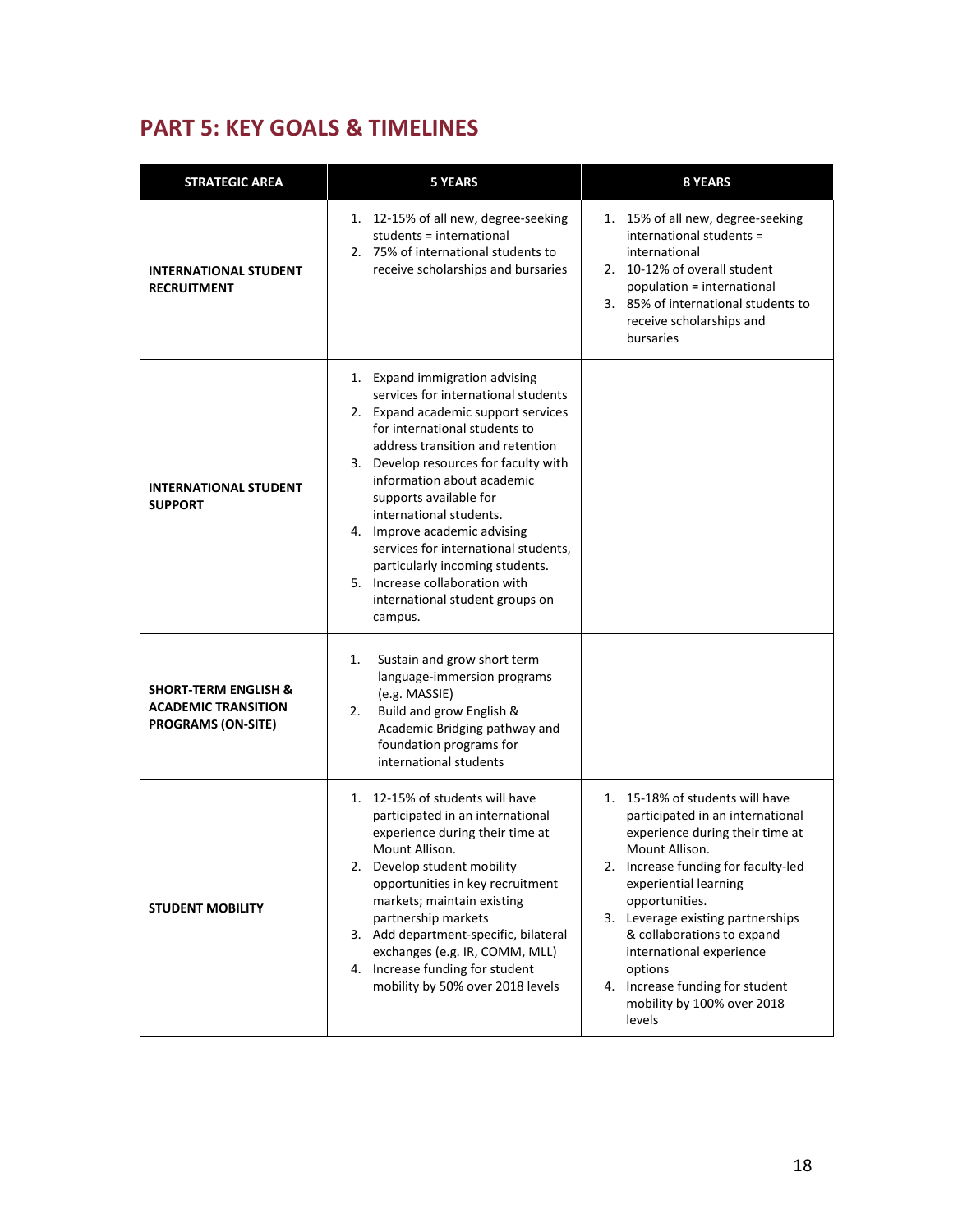| <b>STRATEGIC AREA</b>                                                              | <b>5 YEARS</b>                                                                                                                                                                                                                                                                                                                                                                                                                                     | <b>8 YEARS</b>                                                                                                                                                                       |  |  |
|------------------------------------------------------------------------------------|----------------------------------------------------------------------------------------------------------------------------------------------------------------------------------------------------------------------------------------------------------------------------------------------------------------------------------------------------------------------------------------------------------------------------------------------------|--------------------------------------------------------------------------------------------------------------------------------------------------------------------------------------|--|--|
| <b>STAFF AND FACULTY</b><br><b>MOBILITY &amp; INTERNATIONAL</b><br><b>RESEARCH</b> | 1. Develop new faculty-led<br>international programs<br>2. Develop and maintain a staff and<br>faculty inventory of international<br>activities                                                                                                                                                                                                                                                                                                    | Develop resources, processes,<br>and systems to support growth<br>of staff and faculty mobility &<br>international research                                                          |  |  |
| <b>INTERNATIONAL</b><br><b>EXPERIENTIAL LEARNING</b>                               | 1. Identify and promote<br>international experiences as part<br>of academic programs.<br>2. Secure international internship<br>and service-learning awards for<br>up to 10 students                                                                                                                                                                                                                                                                | 2. Secure international internship<br>and service-learning awards for<br>up to 15 students                                                                                           |  |  |
| <b>INTERNATIONALIZATION AT</b><br><b>HOME</b>                                      | 1. Build intercultural fluency<br>workshops into residence &<br>Orientation leader training<br>2. Provide intercultural fluency<br>learning opportunities for all<br>students<br>3. Identify funding sources and<br>incentive grants to support<br>curriculum internationalization<br>4. Offer intercultural fluency<br>training for new faculty and staff<br>5. Commit to a Year of International<br>Engagement (President's<br>Speakers' Series) | Offer regular intercultural fluency<br>3.<br>workshops and training<br>opportunities for faculty and<br>staff<br>4. Launch intercultural fluency<br>certificate program for students |  |  |